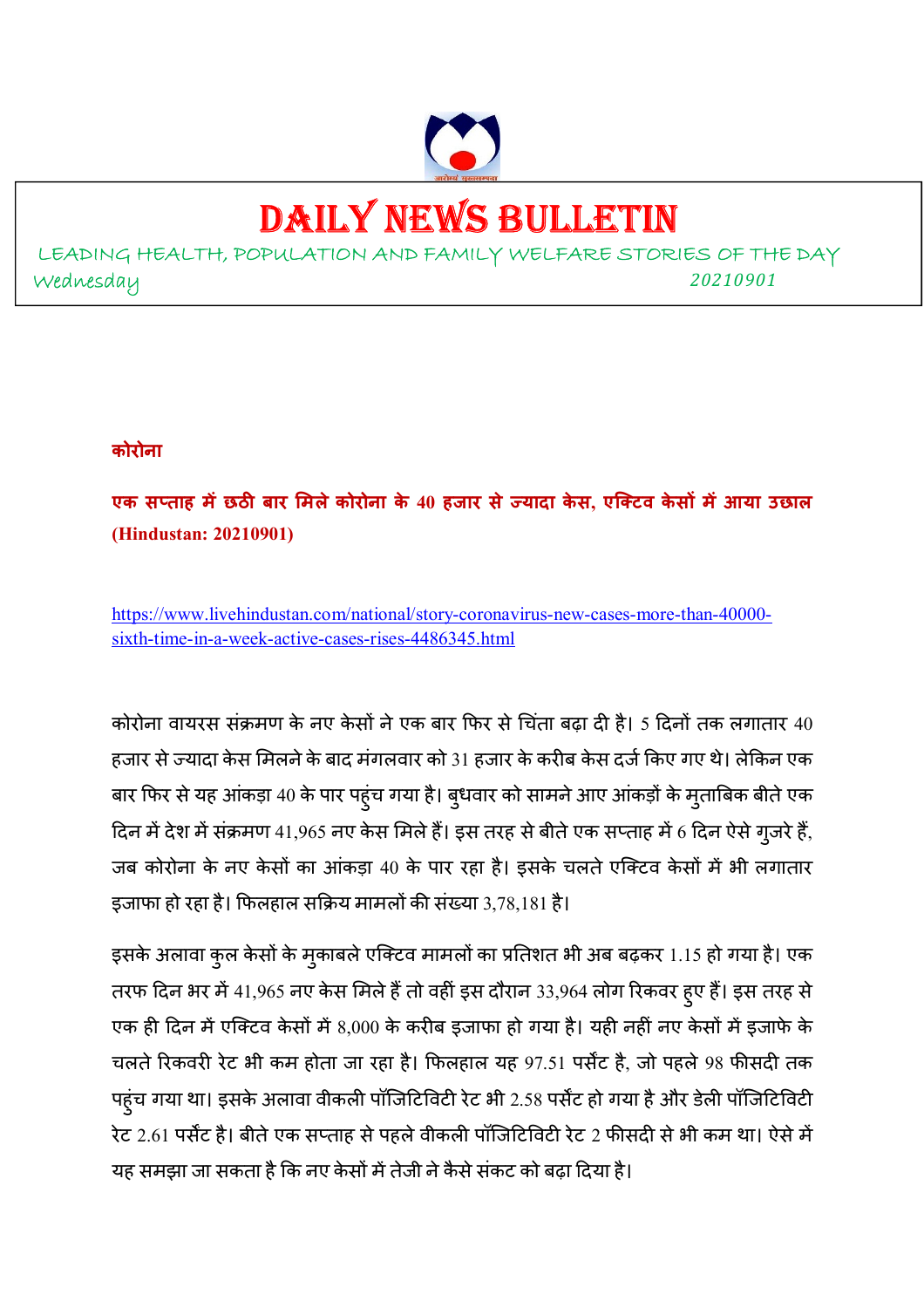अब नियंत्रण में है स्थिति, टलती दिख रही है तीसरी लहर

हालांकि अब भी स्थिति नियंत्रण में बनी हुई है और 50,000 के मनोवैज्ञानिक आंकड़े से संख्या कम ही है। हालांकि इस बीच राहत की खबर यह है कि देश में वैक्सीनेशन तेजी से हो रहा है और शायद इसी के चलते कोरोना की तीसरी लहर को टालने में सफलता मिल पा रही है। कहा यह भी जा रहा है कि वैक्सीनेशन के चलते तीसरी लहर पहले की तरह घातक नहीं होगी और दूसरी वेव के मुकाबले उसकी तीव्रता एक चौथाई ही रहेगी।

एक ही दिन में लगे 1.33 करोड़ टीके, अगस्त में लगीं 18 करोड़ डोज

इस बीच मंगलवार को देश में 1.33 करोड़ टीके लगे हैं। यह वैक्सीनेशन अभियान शुरू होने के बाद से अब तक का सबसे बड़ा आंकड़ा है। इसके साथ ही देश में कुल 65.41 करोड़ टीके लगाए जा चुके हैं। अकेले अगस्त महीने में ही देश में 18.3 करोड़ टीके लग चुके हैं। सरकार का कहना है कि सप्लाई में तेजी आई है और इसके चलते टीकाकरण अभियान को आने वाले दिनों में और गति मिल सकती है। यही नहीं हिमाचल जैसे राज्य में तो सभी वयस्कों को कोरोना टीके की पहली डोज दी जा चुकी है।

## **Study relates Covid-19 deaths to amount of virus in lungs (The Indian Express: 20210901)**

https://indianexpress.com/article/explained/covid-19-virus-lungs-new-research-7481427/

The study found that people who died of Covid-19 had on average 10 times the amount of virus in their lower airways as did severely ill patients who survived their illness.

A build-up of coronavirus in the lungs is likely behind the steep mortality rates seen in the pandemic, a new study has found. The results contrast with previous suspicions that simultaneous infections, such as bacterial pneumonia or overreaction of the body's immune defence system, played major roles in heightened risk of death, according to a media release from NYU Grossman School of Medicine, whose researchers led the study, published in the journal Nature Microbiology.

The study found that people who died of Covid-19 had on average 10 times the amount of virus in their lower airways as did severely ill patients who survived their illness. Meanwhile,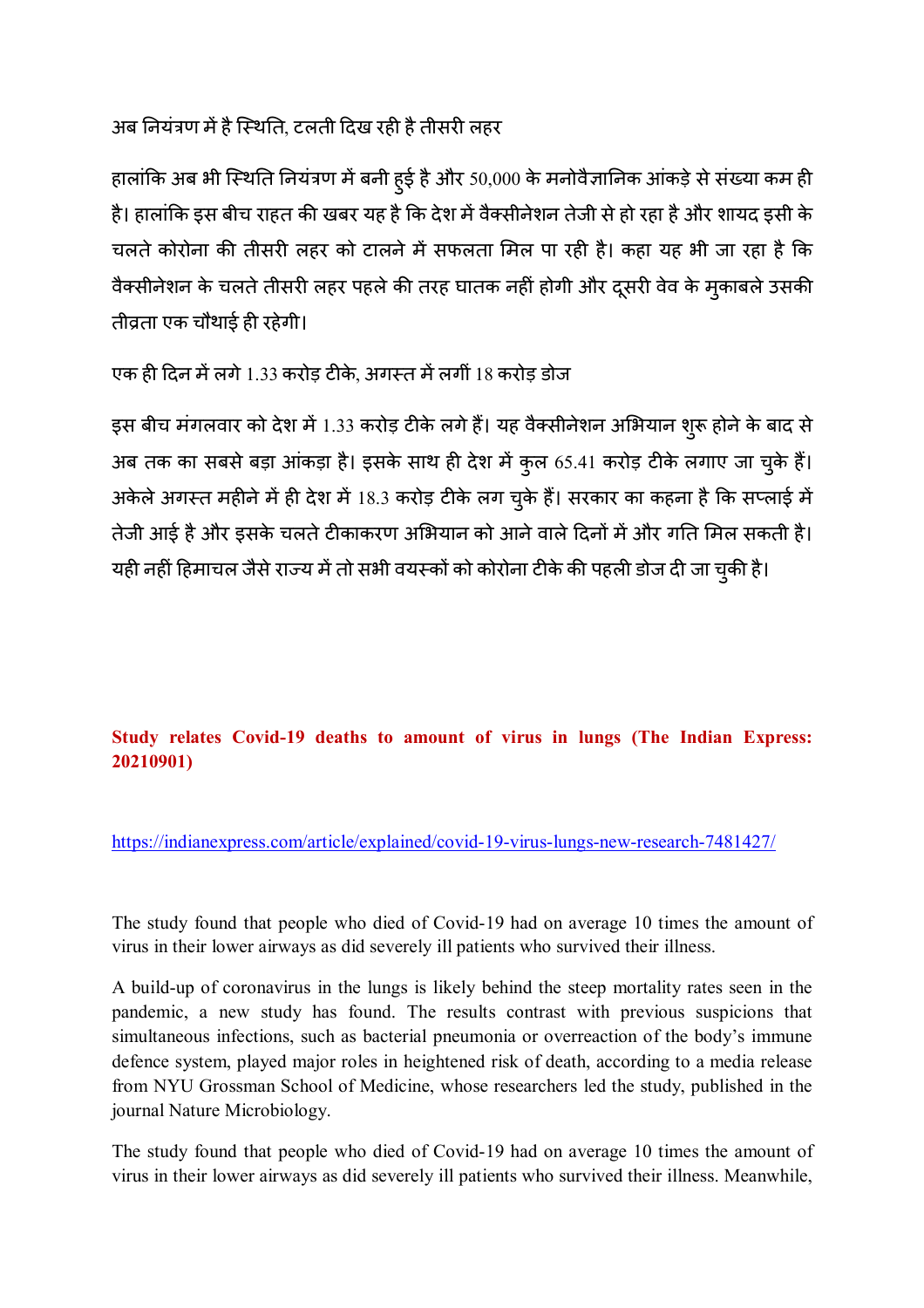the investigators found no evidence implicating a secondary bacterial infection as the cause of the deaths, although they cautioned that this may be due to the frequent course of antibiotics given to critically ill patients.

"Our findings suggest that the body's failure to cope with the large numbers of virus infecting the lungs is largely responsible for Covid-19 deaths in the pandemic," the release quoted study lead author Imran Sulaiman as saying.

The study was designed to clarify the role of secondary infections, viral load, and immune cell populations in Covid-19 mortality. The release quoted Dr Sulaiman as saying the investigation provides the most detailed survey of the lower airway environment in patients with coronavirus.

The researchers collected bacterial and fungal samples from the lungs of 589 men and women hospitalised in NYU Langone facilities. All required ventilation. For a subset of 142 who also received a bronchoscopy procedure to clear their air passages, the study analysed the amount of virus in their lower airways.

The study found that those who died had on average 50% lower production of a type of immune chemical that targets the coronavirus, compared with patients who survived.

## **कोरोना ट काकरण**

# **आ"खर \$दन लगे&रकॉड) 1.31 करोड़ ट के, अग,त मह नेम
कोरोना ट काकरण ने रचा इ/तहास (Hindustan: 20210901)**

https://www.livehindustan.com/national/story-1-crore-25-lakh-doses-adminitered-on-lastday-august-month-sets-new-record-in-indias-covid-vaccination-campaign-4486132.html

मंगलवार यानी अगस्त महीने के आखिरी दिन भारत ने कोरोना टीकाकरण में एक नया रिकॉर्ड दर्ज किया। एक दिन में देश के अंदर कोरोना टीके की 1.31 खुराक दी गई, जो 16 जनवरी से शुरू हुए टीकाकरण अभियान के बाद अब तक का सर्वाधिक आंकड़ा है। इसके साथ ही भारत ने पूरे अगस्त महीने में कोरोना टीके की कुल 18.18 डोज लगाई। इससे पहले जुलाई माह में देश में कोविड वैक्सीन की 13.45 करोड़ खुराकें दी गई थीं।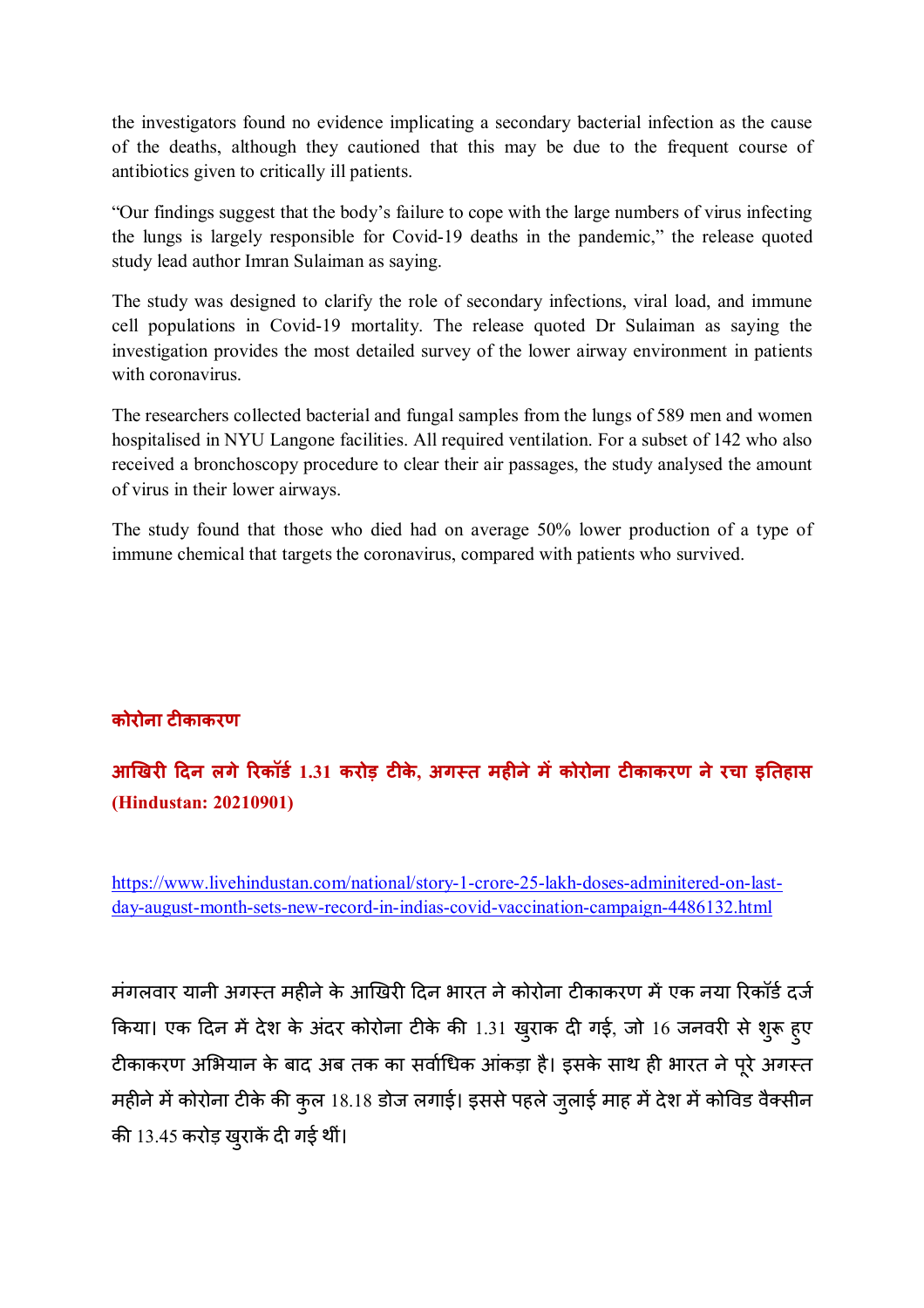भारत में अब तक कोरोना टीके की कुल 65 करोड़ खुराकें दी जा चुकी है। अगस्त माह में हर दिन औसतन 58.46 लाख टीके लगे हैं।

यह पहली बार है जब भारत में औसत टीकाकरण 50 लाख से पार हुआ है। अप्रैल में यह आंकड़ा 29.96 लाख था, जो मई में घटकर 19.69 लाख प्रतिदिन हो गया था। टीके के उत्पादन में आई तेजी का परिणाम टीकाकरण की रफ्तार पर भी दिखा और फिर जून-जुलाई माह में देश में फिर से तेजी से टीकाकरण होने लगा। जून में हर दिन औसतन 39.89 लाख टीके दिए गए तो वहीं जुलाई में यह आंकड़ा 43.41 लाख था।

अगस्त महीने में उत्तर प्रदेश में सबसे ज्यादा 2.46 करोड़ डोज लगाए गए। इसके अलावा 1 करोड़ से ज्यादा टीका देने वाले सात राज्यों में महाराष्ट्र, मध्य प्रदेश, बिहार, गुजरात, राजस्थान, कर्नाटक और पश्चिम बंगाल शामिल हैं।

## **'People need to be assured that vaccines are protective even against delta variant,' says Dr. Srinath Reddy (The Hindu: 20210901)**

https://www.thehindu.com/sci-tech/health/people-need-to-be-assured-that-vaccines-areprotective-even-against-delta-variant-says-dr-reddy/article34840756.ece

If a nasal or orally administered mucosal vaccine proves safe and efficacious, that will be a boon for child vaccination, says Public Health Foundation of India (PHFI) president.

While the time gap between Covishield's first and second dose has come under the scanner yet again, Public Health Foundation of India (PHFI) president Srinath Reddy in an exclusive interview to The Hindu said Indian experience on the issue is still being gathered. "There are reassuring reports of good protection being provided to healthcare workers. However, it is not yet clear how effective one dose is against the Delta variant, which is the dominant variant now in many parts of the country. We still need that data, especially for high risk older age groups," he said. He said India has not vaccinated enough numbers as yet. "There are many susceptible individuals still," Dr. Reddy said.

The time gap between Covishield's first and second dose has come under the scanner in India yet again. Should we be reverting to a shorter time gap?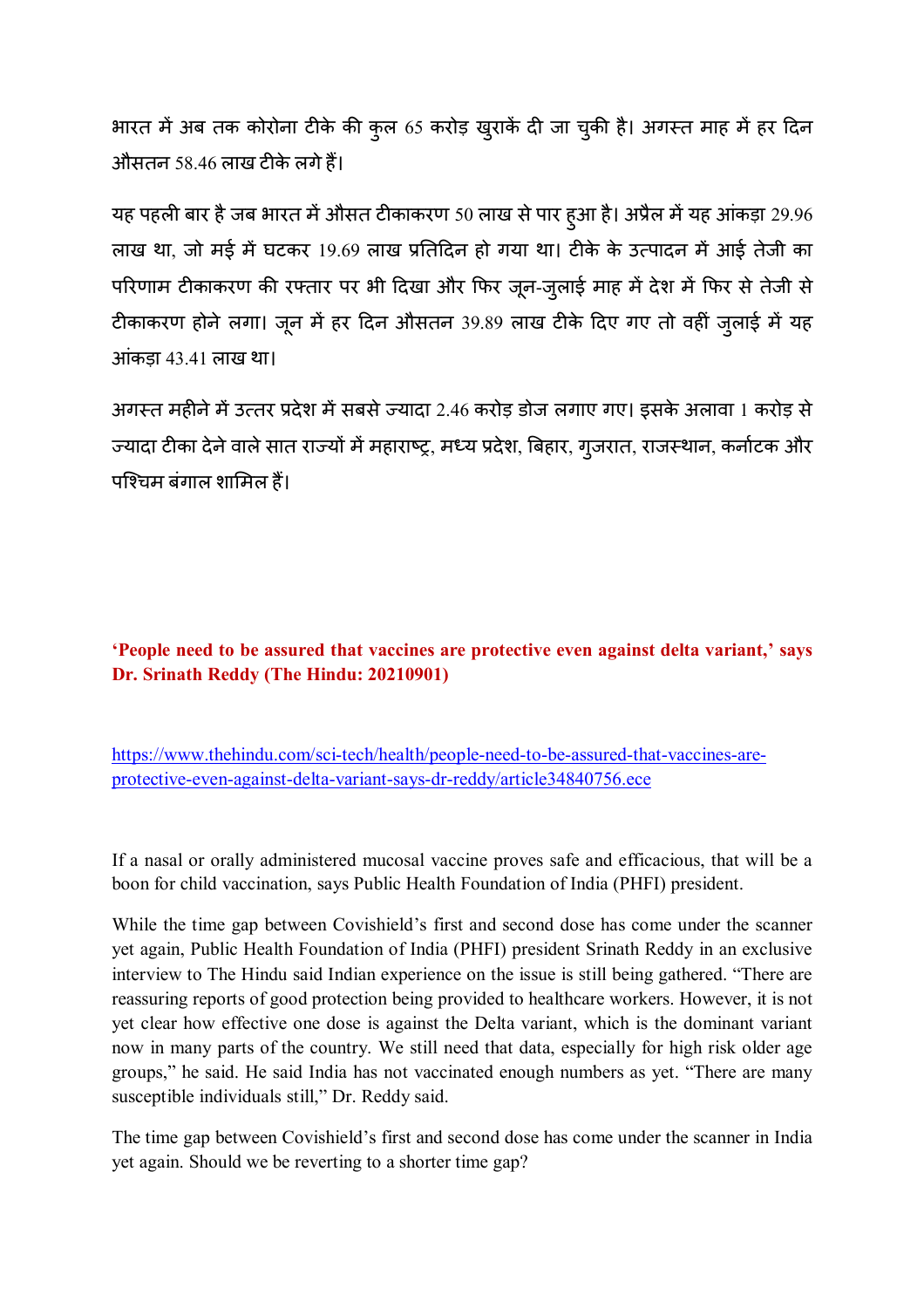The time gap issue initially surfaced due to the way the AstraZeneca trials were conducted internationally. The British-led international trial accidentally created two strands among the trial participants — a larger group which received the vaccine shots at a 4-week interval (as per trial protocol) and a smaller group which received the second shot after 12 weeks. Interestingly, the second group showed higher efficacy (81%).So, Britain decided to adopt a 3-month dosing interval. A later large U.S. trial of the same vaccine, with 32,000 participants, also showed a high efficacy (76%). The WHO recommended an 8-12 week spacing.

Those trials were conducted when the ancestral wild virus was in circulation. Then came the variants, against which most vaccines showed lower efficacy. Even then, the first dose of the AstraZeneca vaccine offered adequate protection against the Alpha variant. Against the Delta variant, however, the first dose provided only 30% efficacy against symptomatic infection, according to recent data from Public Health England.

Against serious illness and death, the vaccine seems to provide reasonable protection with one dose. A second dose demonstrably increases efficacy against both mild and severe infections. Hence, the U.K. switched to an 8-week interval. Concerns have been raised about inadequate protection of a single dose against the Delta variant, in a French study. Two doses do provide better protection. Hence, the suggestion from international experts that the people at risk of severe disease must be provided that level of protection early rather than late.

Indian experience is still being gathered. There are reassuring reports of good protection being provided to healthcare workers. However, it is not yet clear how effective one dose is against the Delta variant, which is the dominant variant now in many parts of the country. We still need that data, especially for high risk older age groups and persons with co-morbidities — not just in relatively younger and healthier healthcare workers.

I would like to close this by pointing out the National Technical Advisory Group on Immunisation (NTAGI) has stated it will review recent evidence. Let us leave it to that expert body, to review all available national and international evidence. In the meanwhile, people need to be assured that vaccines are protective even against the delta variant. They should get both shots, whenever scheduled. If there is a limited supply till July, let us use the available vaccines to provide maximum protection to the most vulnerable. There is no reason for vaccine hesitancy. Let both scientists and media focus on building vaccine confidence. That will serve India best.

Has India vaccinated enough of its population? Is the pace of vaccination steady enough to allow opening of the country?

We have not vaccinated enough numbers as yet. There are many susceptible individuals still. I believe the pace of vaccination will pick up from July, with increasing domestic production and international procurement. I think we do need to open the country, but carefully. Vaccines protect against disease, once the virus infects. For protection against viral transmission, we need to adhere to public health advisories, with discipline in our behaviour for several months more. We must wear masks, avoid ill ventilated and crowded places as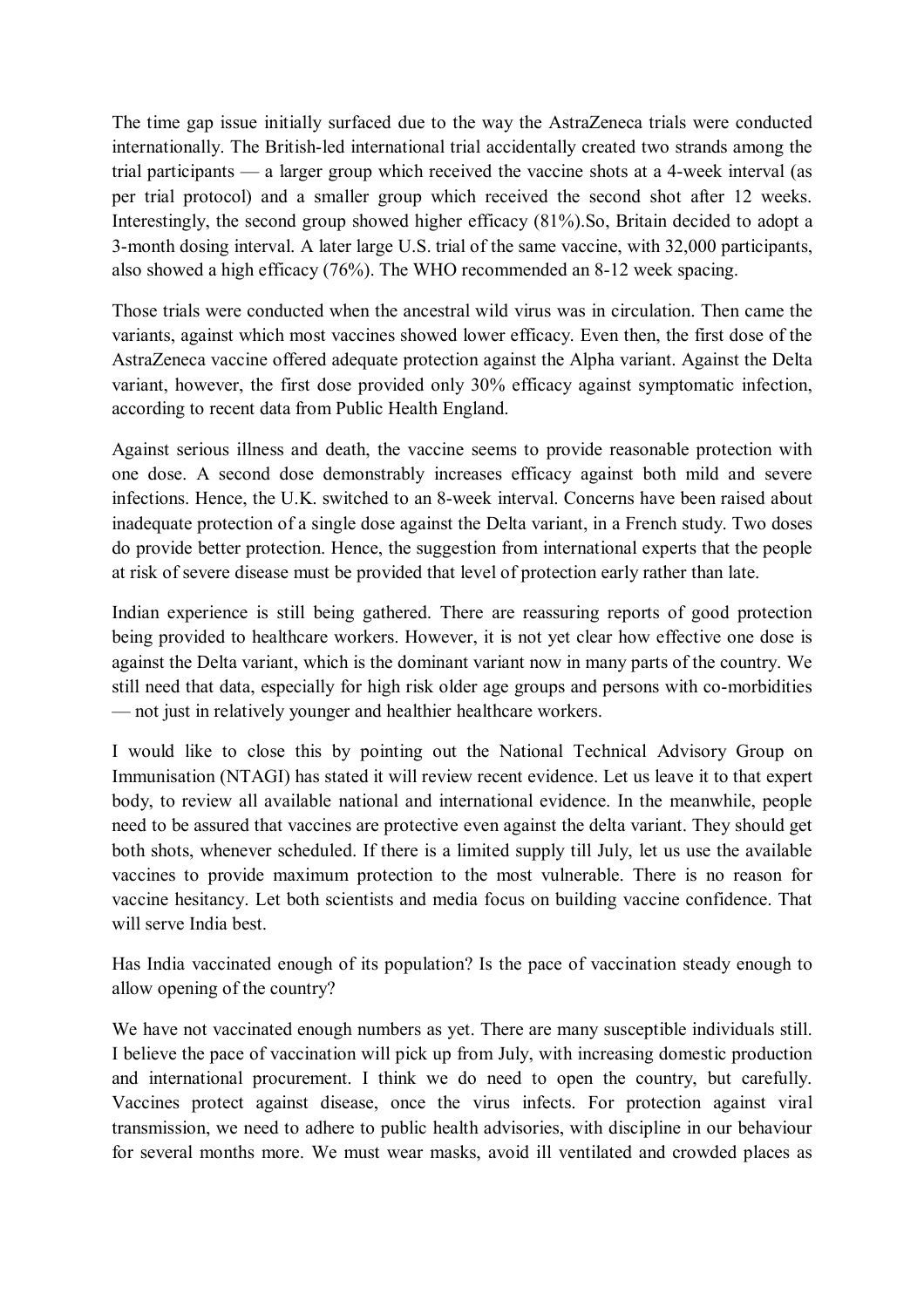much as possible and not allow super-spreader gatherings. Safe behaviours and vaccines will together protect us. We can't run fast on one leg.

Is there enough data to start children's vaccination?

International trials are available for some mRNA vaccines, to provide evidence of efficacy and safety. Trials in younger children, some including even infants aged six months, are now in progress. Some trials of child vaccination are now on in India too. We should wait for these international and domestic trials to be completed. If a nasal or orally administered mucosal vaccine proves safe and efficacious, that will be a boon for child vaccination.

Are the mutating virus a cause of worry? Is there data showing that virus could escape vaccination cover?

The worry is misplaced at present. Available vaccines are offering enough protection, at the right dose. Even if neutralising antibody levels fall with time, T-cell immunity is likely to remain. In fact, that cell mediated component of our immune system is capable of fighting the virus which has entered our cells, whereas antibodies can only attack the surface spike protein as it circulates in the blood. Memory T and B cells also store the image of the antigen and can readily reactivate our defence when the virus enters our body.

Newer vaccines are also being prepared and some are under testing. Current mRNA vaccines are being tweaked to attack the spike protein mutations in the variants. Inactivated whole virus vaccines are being prepared, similar to Covaxin. Beyond that, multi-antigen vaccines are being tested, which combine the spike protein, the nucleocapsid (which wraps the genetic material of the virus) and ORF 3a (which helps the viral replicas to exit the infected cells). Such vaccines will present a larger platter of our antigens to our immune system. Even if spike protein mutations evade the neutralising antibodies, other antigens in the vaccine will still evoke an effective response. These internal antigens of the virus are also much slower in mutating than the surface spike protein. So, science can still provide us solutions.

What is the way ahead?

We need to combine four components of response as we move ahead. They are: (1) protect ourselves from exposure to the virus and its entry into the body; (2) Prevent free passage of the virus by avoiding crowded places, non-essential travel and super-spreader gatherings; (3) vaccinate as fast and as many as possible, across the country and (4) develop, evaluate and introduce new vaccines which can effectively protect against current and emerging variants.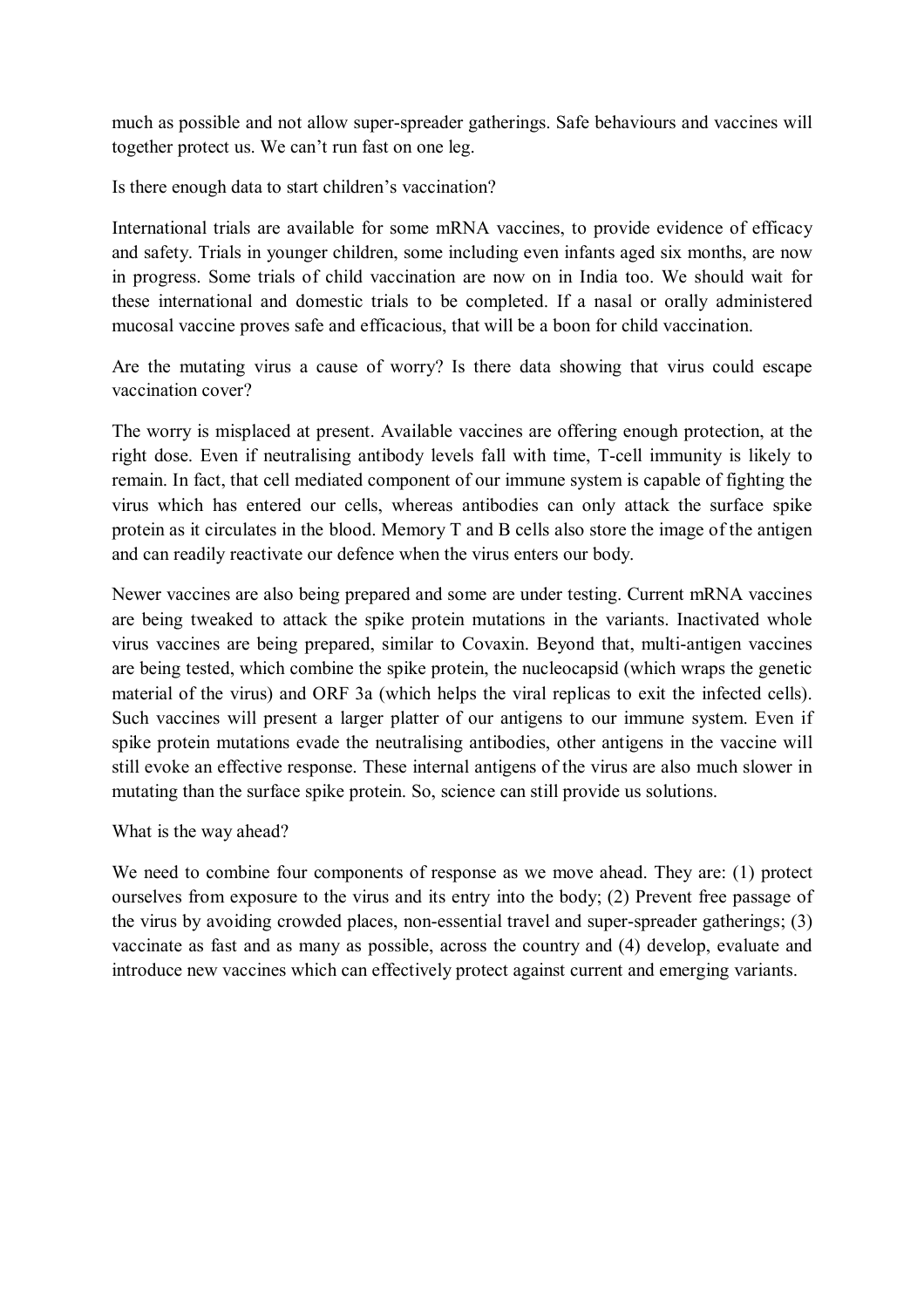## **,वा,0यकम1 सं3मण**

# **अ4ययन: डे5टा ,व6प क8 वजह से 25 फ8सद ,वा,0यकम1 सं3मण क8 चपेट म
आए (Hindustan: 20210901)**

https://www.livehindustan.com/lifestyle/story-study-says-25-percent-of-health-workers-gotinfected-due-to-delta-form-4486240.html

कोविड-रोधी टीके की दोनों खुराक लेने के बावजूद करीब 25 फीसदी स्वास्थ्यकर्मी कोरोना वायरस संक्रमण की चपेट में आए थे जिससे डेल्टा स्वरूप के कारण संक्रमण के प्रसार के संकेत मिलते हैं। एक हालिया अध्ययन में यह जानकारी सामने आई है।

इंस्टीट्यूट ऑफ जीनोमिक्स एंड इंटीग्रेटिव बायोलॉजी (आईजीआईबी) और दिल्ली-एनसीआर के मैक्स अस्पतालों दवारा संयुक्त रूप से किए गए अध्ययन में पाया गया कि दिल्ली में पूर्व में दर्ज मामलों की तुलना में डेल्टा के प्रकोप का असर अधिक रहा।

अध्ययन के प्रमुख शोधकर्ता एवं आईजीआईबी के वरिष्ठ वैज्ञानिक शांतनु सेनगुप्ता ने कहा कि हालांकि, संक्रमण का स्तर हल्का था और टीकाकरण गंभीर रूप से बीमार होने से बचाने में खासा मददगार साबित हुआ।

उन्होंने चेताया कि संक्रमण की चपेट में आने वाले 25 फीसदी स्वास्थ्यकर्मियों में से अधिकतर में बीमारी के लक्ष्ण नहीं थे, ऐसे में वायरस के प्रसार को काबू करने में मास्क पहनने की अहम भूमिका है।

सेनगुप्ता ने कहा कि करीब 95 ऐसे स्वास्थ्यकर्मियों का अध्ययन किया गया जोकि टीके की दोनों खुराक ले चुके थे। इनके टीकाकरण के बाद 45-90 दिनों तक इनका मूल्यांकन किया गया। उन्होंने कहा कि इन 95 में से 25 फीसद से अधिक संक्रमण की चपेट पाए गए।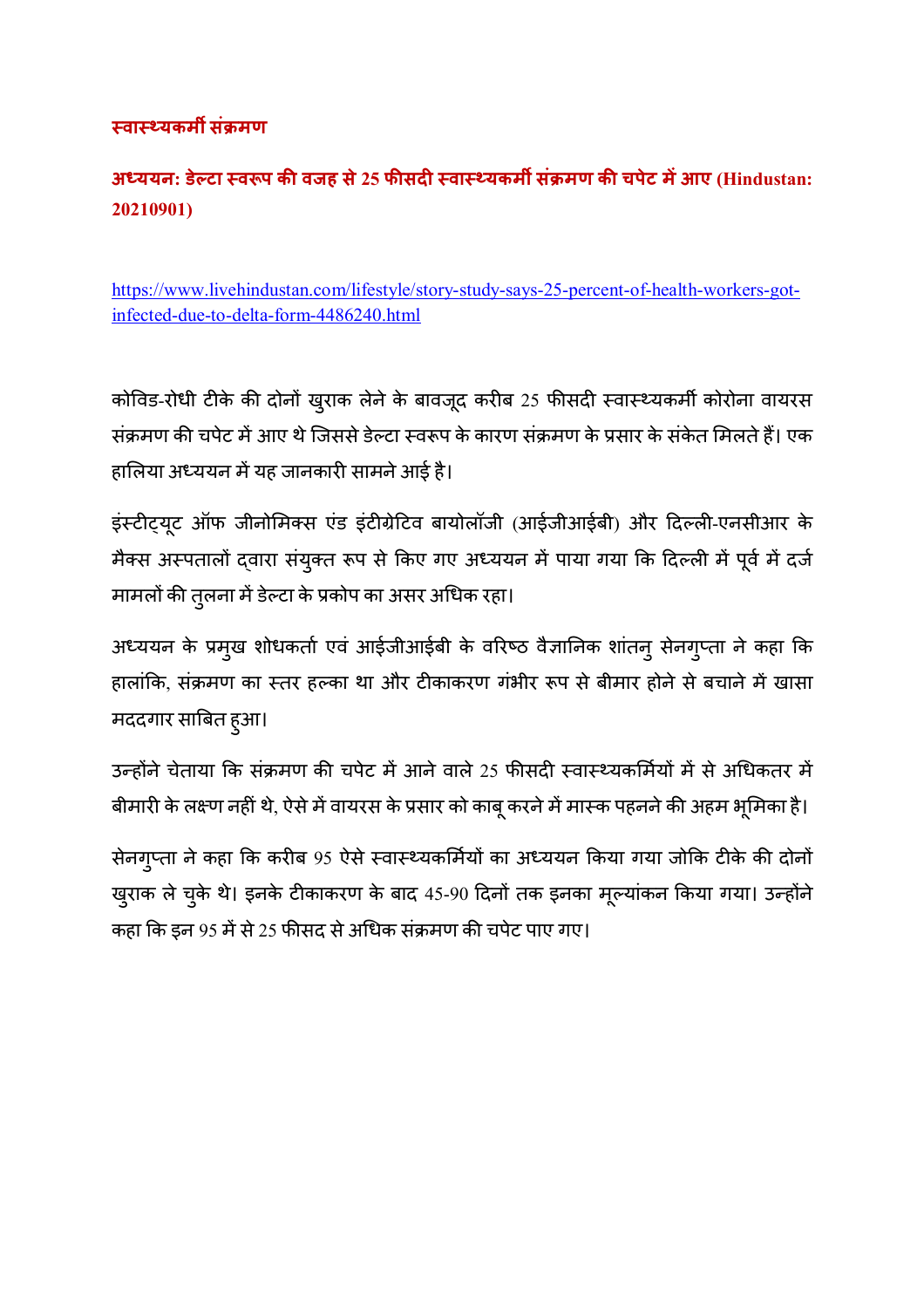## **कोरोना वायरस सं,करण**

**ड:5यूएचओ 'Mu' नाम के नए कोरोना वायरस सं,करण पर बनाए हुए हैनजर, जनवर म
मला था पहली बार** (Dainik Jagran: 20210901)

https://www.jagran.com/news/national-who-is-keeping-an-eye-on-the-new-coronavirusvariant-named-mu-was-found-for-the-first-time-in-january-21980647.html?itm\_source=website&itm\_medium=homepage&itm\_campaign=p1\_compone nt

डब्ल्यूएचओ ने कहा कि वेरिएंट में ऐसे म्यूटेशन हैं जो कोरोना के खिलाफ टीका लगवाने के बाद भी शरीर में अटैक कर सकता है और जोर देकर कहा कि इसे बेहतर ढंग से समझने के लिए आगे के अध्ययन की आवश्यकता है।

नई दिल्ली, एएफपी। विश्व स्वास्थ्य संगठन ने कहा है कि वह 'Mu' नामक एक नए कोरोना वायरस संस्करण की निगरानी कर रहा है, जो पहली बार जनवरी में कोलंबिया में मिला था। Mu, जिसे वैज्ञानिक रूप से B.1.621 के रूप में जाना जाता है, को 'वेरिएंट आफ इंटरेस्ट' के रूप में वर्गीकृत किया गया है। यह जानकारी वैश्विक स्वास्थ्य निकाय ने मंगलवार को अपने साप्ताहिक महामारी बुलेटिन में दी।

डब्ल्यूएचओ ने कहा कि वेरिएंट में ऐसे म्यूटेशन हैं जो कोरोना के खिलाफ टीका लगवाने के बाद भी शरीर में अटैक कर सकता है और जोर देकर कहा कि इसे बेहतर ढंग से समझने के लिए आगे के अध्ययन की आवश्यकता है।

बुलेटिन में कहा गया है, 'Mu' संस्करण कई म्यूटेशन का जोड़ है, जो वैक्सीन से बनी प्रतिरक्षा से बचने में कारगर हो सकता है। कहा गया कि नए वायरस म्यूटेशन के उभरने से व्यापक चिंता बनी है क्योंकि संक्रमण दर फिर से विश्व स्तर पर बढ़ रहा है। यह अत्यधिक संक्रामक डेल्टा संस्करण के कारण बढ

रहे हैं। विशेष रूप से असंक्रमित के बीच और उन क्षेत्रों में जहां एंटी-वायरस उपायों में ढील दी गई है।

 $SARS\text{-}CoV\text{-}2$  सहित सभी वायरस, जो कोविड -19 से जुड़े ह्ए हैं, समय के साथ अपने को बदलते हैं और अधिकांश उत्परिवर्तन वायरस के गुणों पर बहुत कम या कोई प्रभाव नहीं डालते हैं। लेकिन कुछ म्यूटेशन वायरस के गुणों को प्रभावित कर सकते हैं और बता सकता है कि वह कितनी आसानी से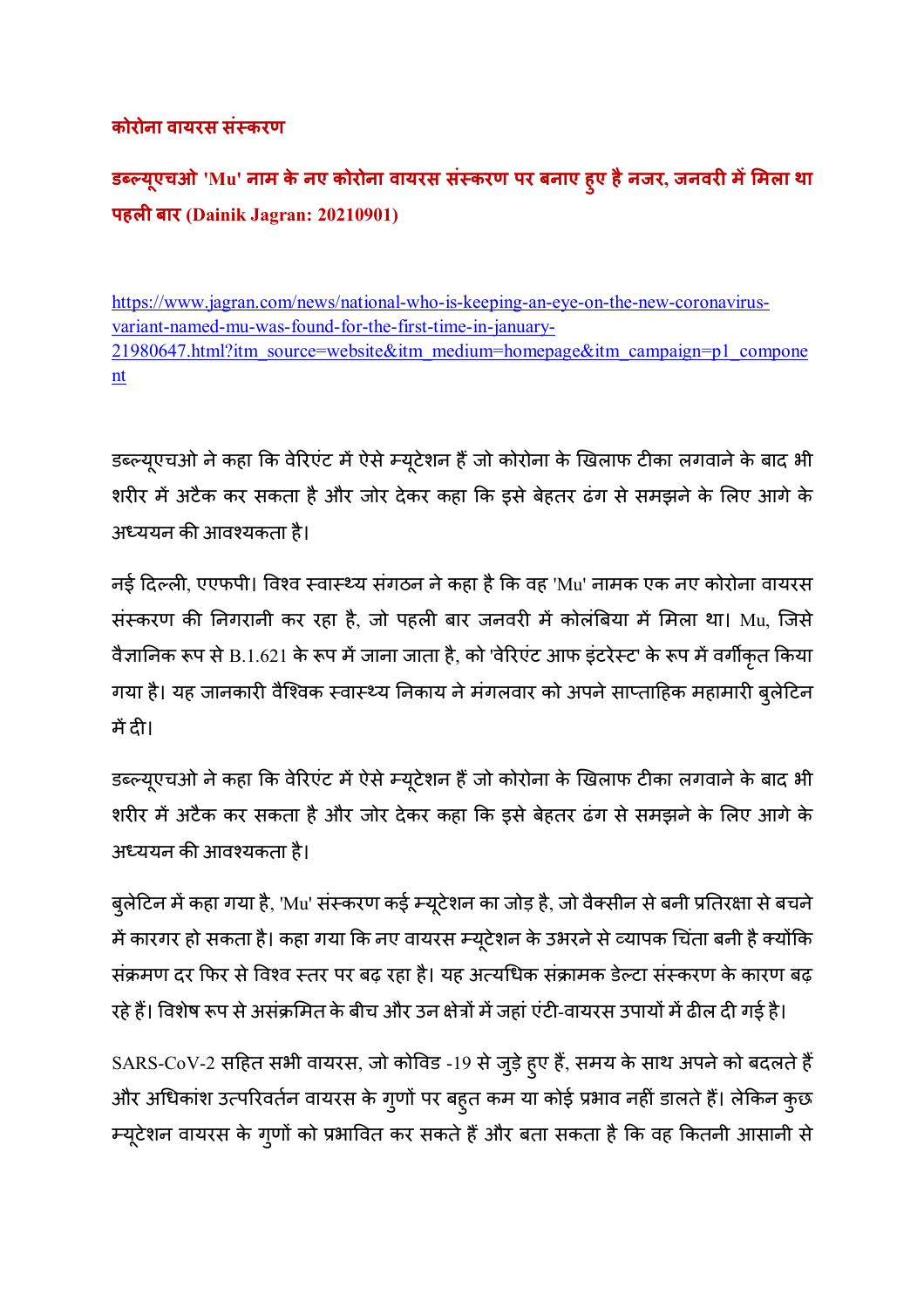फैलता है, इससे होने वाली बीमारी की गंभीरता बढ़ सकती है और टीकों का असर कम सहित कई समस्या हो सकती है।

डब्ल्यूएचओ वर्तमान में ऐसे चार कोविड-19 वेरिएंट की पहचान कर चुका है, जो चिंता का कारण हैं। इनमें अल्फा, जो 193 देशों में मौजूद है और डेल्टा, जो 170 देशों में मौजूद है। बताया गया कि Mu समेत पांच वेरिएंट पर नजर रखी जानी है।

कोलंबिया में पाए जाने के बाद Mu को अन्य दक्षिण अमेरिकी देशों और यूरोप में पहचाना गया। डब्ल्यूएचओ ने कहा कि अनुक्रमित मामलों में इसका वैश्विक प्रसार 0.1 फीसद से कम हो गया है। कोलंबिया में, हालांकि, यह 39 फीसद पर है।

## **C.1.2 वै&रएंट**

# **C.1.2: कोरोना के इस नए 6प सेसहमी द/नया ु , Aफर एक्सपट)क्य बोले- अभी घबरानेक8 बात नह ं! (Navbharat Times: 20210901)**

https://navbharattimes.indiatimes.com/india/all-you-need-to-know-about-c-1-2-new-covidvariant/articleshow/85822240.cms

 $C.1.2$  Variant Of Covid-19: साउथ अफ्रीका में मिला SARS-CoV-2 का यह नया वैरिएंट ज्यादा संक्रामक हो सकता है, ऐसा एक शोध में दावा किया गया है। रिसर्च के मुताबिक, C.1.2 वैरिएंट वैक्सीन के सुरक्षा-चक्र को भी मात दे सकता है।

C.1.2: कोरोना के इस नए रूप से सहमी दुनिया, फिर एक्**सपर्ट क्**यों बोले- अभी घबराने की बात नहीं!

कुछ दिन पहले, साउथ अफ्रीकन रिसर्चर्स ने कोविड देने वाले वायरस के नए वैरिएंट C.1.2 को लेकर चेतावनी दी। अभी इसके ग्रीक अल्फाबेट्स के आधार पर कोई नाम नहीं दिया गया है, मगर जेनेटिकली यह बीटा परिवार का ही हिस्सा लगता है। मई में लिए गए कुछ सैम्पल्स में C.1.2 मिला था लेकिन जुलाई में साउथ अफ्रीका से जितने केस आए, उनमें से करीब 2% इसी वैरिएंट के थे। इस स्ट्रेन को लेकर एक्सपर्ट्स क्या कह रहे हैं, भारत के लिए क्या चिंता है, आइए समझते हैं।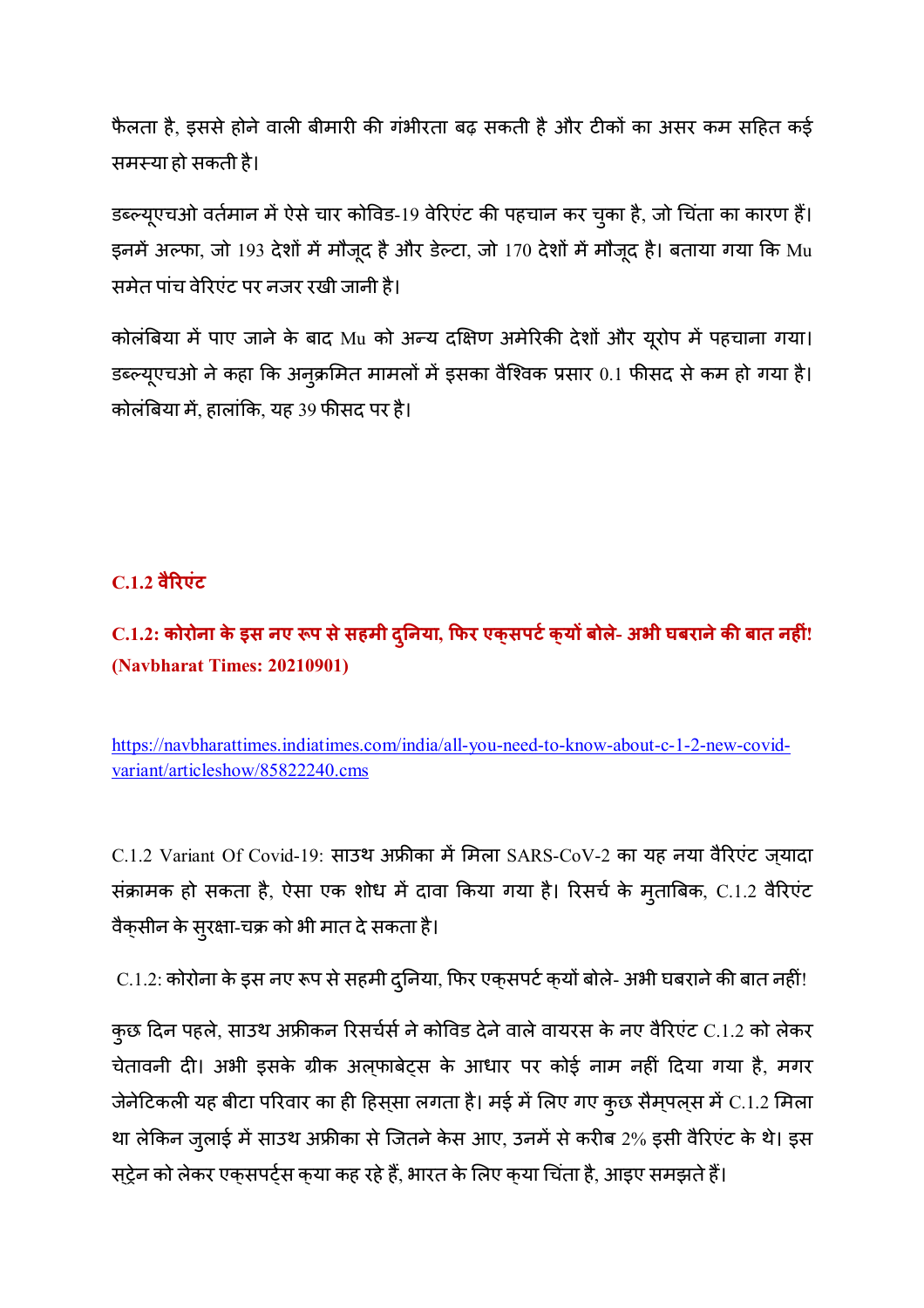C.1.2 क्या है, वुहान स्ट्रेन से क्या कनेक्शन?

C.1.2 को रिसर्चर्स ने 'म्यूटेशंस का तारामंडल' कहा है। कुछ ने इसे बाकी वैरिएंट्स के मुकाबले 'बेहद म्यूटेटेड' बताया है। मूल वुहान स्ट्रेन के मुकाबले इसमें 44 से 59 म्यूटेशंस अलग है। ज्यादातर मयूटेशंस स्पाइक प्रोटीन में हैं जिसकी मदद से वायरस इंसानी कोशिकाओं पर हमला करता है। पिछले 17 महीनों का अनुभव यही बताता है कि स्पाइक प्रोटीन्स के म्यूटेशंस संक्रामकता बढ़ा सकते हैं, वायरस की क्षमता में इजाफा कर सकते हैं या फिर दोनों।

सबसे बुरी स्थिति यह होगी कि C.1.2 संक्रामक भी हो और गंभीर बीमारी देने वाला भी। एक और चिंता की बात यह है कि C.1.2 कथित रूप से वैक्सीन के सुरक्षा-चक्र को भेद सकता है। अभी 'डेल्टा' वैरिएंट ही इस क्षमता के कारण पूरी दुनिया में संक्रमण फैला रहा है।

भारत के लिए C.1.2 कितनी चिंता की बात?

-c-1-2-

महज हफ्ते भर पहले, WHO की चीफ साइंटिसट डॉ सौमया सवामीनाथन ने कहा कि कोविड-19 के संबंध में भारत किसी तरह की 'एनडेमिक' स्टेज में है। इसका मतलब यह है कि रुक-रुक कर बड़ी लहर की जगह कुछ सौ या हजार केसेज पूरे साल आते रहेंगे। ऐसा माना जाता है कि 'डेल्टा' वैरिएंट (भारत में सबसे पहले मिला, वायरस का सबसे फिट अवतार) की वजह से हर्ड इम्युनिटी डिवेलप हो गई और नतीजा हम 'एनडेमिक' स्टेज में आ गए। मगर तीन महीनों के भीतर, साउथ अफ्रीका समेत कुल 8 देशों में मिल चुके C.1.2 वैरिएंट को लेकर लापरवाही बरतना भी ठीक नहीं होगा।

WHO ने इस वैरिएंट पर क्**या कहा है**?

कोविड-19 पर WHO की टेक्निकल लीड डॉ मारिया वान केरखोव ने कहा है कि 'इस समय C.1.2 के मामले ज़्यादा बढ़ते नजर नहीं आ रहे।' साउथ अफ्रीकन रिसर्च पेपर की एक लेखिका, डॉ तूलियो डी ओलिविएरा ने साफ क**िया है कि C.1.2 के नतीजे डर फैलाने के लिए** नहीं, बल्कि 'विज्ञान के जरिए उसका जवाब देने के लिए' जारी किए गए थे।

## अभी इतनी सुपष्टता क्यों नहीं है?

जब भी वैज्ञानिकों को किसी वायरस में कोई म्यूटेशन दोबारा होता दिखता है, तो यह बता पाना मुश्किल है तो कि वह नुकसान देने वाला होगा या नहीं। बायोकेमिस्ट्री ब्लड टेस्ट के नतीजे कुछ घंटों में आ जाते हैं, मगर जीनोमिक सीक्वेंसिंग में समय लगता है। जीनोमिक टेसट्स के लिए सैमपल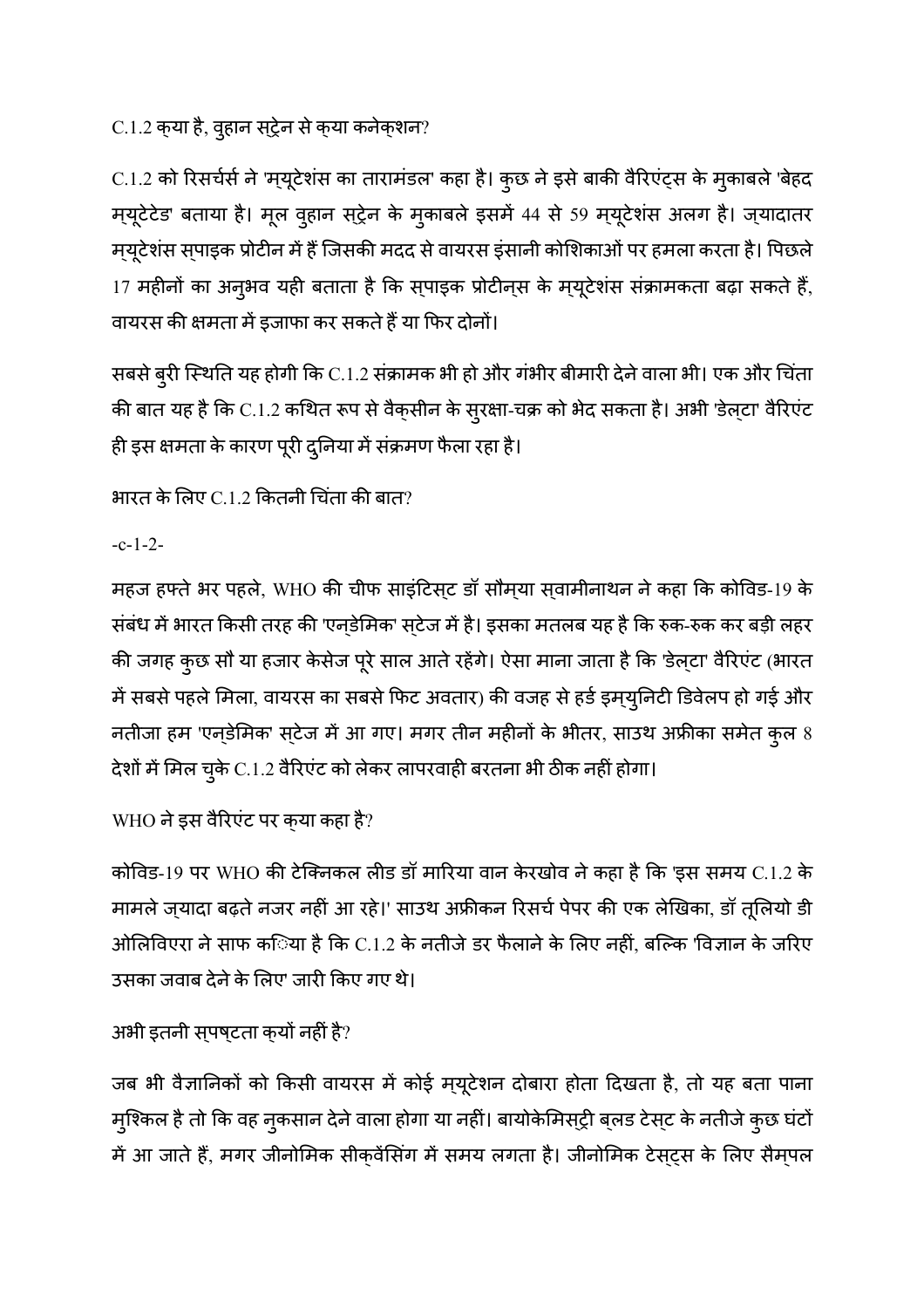तैयार करने में कुछ दिन लग जाते हैं, फिर सीक्वेंसिंग में वक्त लगता है और इसके बाद एनालिसिस होता है। मतलब यह कि ट्रेंड साफ होने में अभी हफ्ते भर का वकत और लग सकता है।

जब भारत में डेलटा वैरिएंट के 'डेलटा-पलस' लीनिएज का पता चला तो अधिकारियों ने उसे 'चिंता वाला वैरिएंट' घोषित कर दिया। हालांकि अभी तक 'डेलटा-पलस' किसी बड़े खतरे के रूप में नहीं उभरा है। C.1.2 को लेकर अभी इंतजार करना सही रहेगा। अभी से इतना घबराने की जरूरत नहीं है।

भारतीय वैज्ञानिकों को कया करना चाहिए?

CSIR-इंस्टिटयूट ऑफ जीनोमिकस एंड इंटीग्रेटिव बायोलॉजी (दिलली) के डॉ राजेश पांडेय ने कहा, "हम अभी वैकसीनेटेड और नॉन-वैकसीनेटेड, दोनों तरह के लोगों में एंटीबॉडी नयुट्रलाइजेशन पर इस वैरिएंट के असर का आंकलन कर रहे हैं। दक्षिण अफ्रीकी वैज्ञानिकों ने जो अलर्ट किया है, उसे जीनोमिक सीक्वेंसिंग में लगे वैज्ञानिकों/डॉक्टर्स को गंभीरता से लेना चाहिए। अपने यहां के सैम्पल्स में C.1.2 पर नजर रखने की जरूरत है। अगर कोई ट्रेंड नजर आता है तो कोविड रणनीति को और कड़ा करने की जरूरत होगी।

## **'राEF य पोषण स ताह'**

**Nutrition Week 2021: हर साल य मनाया जाता है 'राEF य पोषण स ताह'? (Dainik Jagran: 20210901)** 

https://www.jagran.com/lifestyle/health-nutrition-week-2021-theme-history-and-significance-21980801.html

Nutrition Week 2021 आज से देश भर में राष्ट्रीय पोषण सप्ताह शुरू हो रहा है। पोषण एक बुनियादी मानवीय आवश्यकता है और स्वस्थ जीवन जीने के लिए ज़रूरी है। एक संतुलित आहार ग्रोथ विकास और सक्रिय जीवन के लिए महत्वपूर्ण है।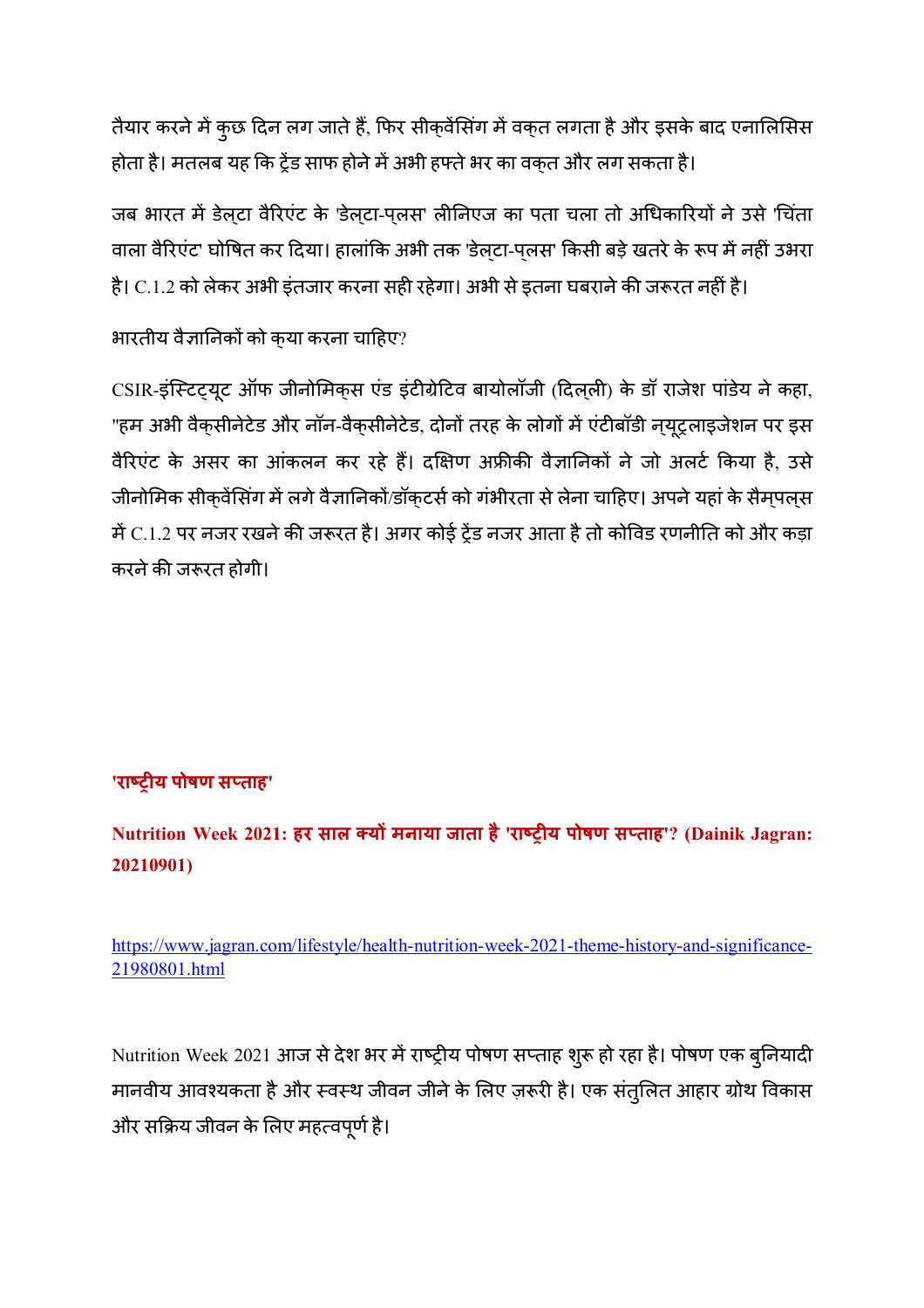नई दिल्ली, लाइफर्स्टाइल डेस्क। Nutrition Week 2021: हर साल एक सितंबर से 7 सितंबर के बीच राष्ट्रीय न्यूट्रीशन वीक मनाया जाता है। लोगों की सेहत से जुड़े महत्वपूर्ण संकेतों के बारे में जन जागरूकता बढ़ाने के लिए पोषण सप्ताह मनाया जाता है। लोग अपने पोषण और अनुकूल खाने की आदतों के बारे में जान सकते हैं, जिससे उन्हें अच्छे पोषक तत्व प्राप्त करने में मदद मिल सकती है।

पोषण एक बुनियादी मानवीय आवश्यकता है और स्वस्थ जीवन जीने के लिए ज़रूरी है। एक संतुलित आहार ग्रोथ, विकास और सक्रिय जीवन के लिए महत्वपूर्ण है। यह विज्ञान है जिसके माध्यम से हमें पता चलता है कि खाने के सभी घटकों और पर्याप्त पोषण को कैसे प्राप्त किया जा सकता है।

## पोषण सप्ताह : थीम

2021 के राष्ट्रीय पोषण सप्ताह का विषय है "शुरू से ही स्मार्ट तरीके से खाएं" (feeding smart right from start)। सरकार ने सेमिनारों और शिविरों के माध्यम से सही जानकारी प्रदान करने और जागरूकता बढ़ाने के लिए एक कार्यक्रम स्थापित किया है। ये भारत के प्रत्येक बच्चे और नागरिक को यह ज्ञान प्रदान करने में मदद करते हैं कि बच्चे जन्म से ही एक अच्छे पोषण आहार से कैसे लाभान्वित हो सकते हैं।

## पोषण सप्ताह : इतिहास

राष्ट्रीय पोषण सप्ताह पहली बार मार्च 1975 में एडीए (अमेरिकन डायटेटिक एसोसिएशन, अब -पोषण और आहार विज्ञान अकादमी) के सदस्यों दवारा पोषण शिक्षा की आवश्यकता के बारे में जन जागरूकता बढ़ाने के साथ-साथ आहार विशेषज्ञों के पेशे को बढ़ावा देने के लिए शुरू किया गया था। जनता की प्रतिक्रिया इतनी सकारात्मक थी कि सप्ताह भर चलने वाले उत्सव को 1980 में एक महीने तक चलाया गया था।

हालांकि, भारत में केंद्र सरकार ने 1982 में एक अभियान, राष्ट्रीय पोषण सप्ताह शुरू करने का निर्णय लिया। यह अभियान लोगों को पोषण के महत्व के बारे में शिक्षित करने और उन्हें एक स्वस्थ और अच्छी जीवन शैली जीने का आग्रह करने के लिए बनाया गया था।

## पोषण सप्ताह : महतव

एक स्वस्थ शरीर से ही एक स्वस्थ दिमाग़ भी मिलता है। पोषण हमारे दैनिक जीवन का सबसे अहम हिस्सा होता है। इस चक्र को नियंत्रण में रखने के लिए एक संतुलित और पौष्टिक आहार आवश्यक है।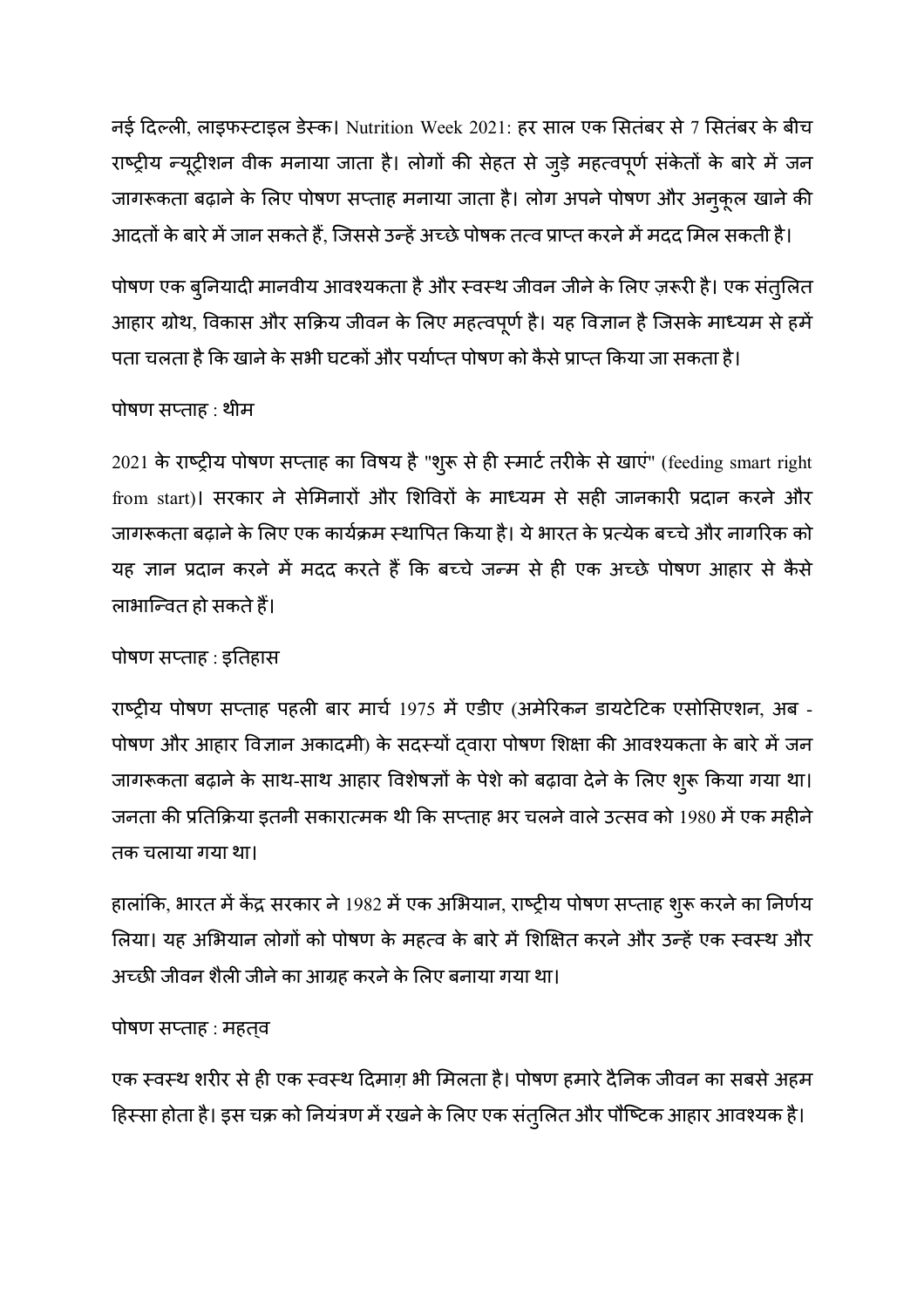लोगों को इस बारे में शिक्षित करने के लिए, भारत सरकार के महिला और बाल विकास मंत्रालय एक सप्ताह तक राष्ट्रीय पोषण सप्ताह का आयोजन करता है। यह मानव शरीर में उचित पोषण के महत्व और कार्य पर ज़ोर देता है। उचित कामकाज और विकास के लिए महत्वपूर्ण पोषक तत्वों से भरपूर संतुलित आहार महत्वपूर्ण है। भारत सरकार ने पोषण, सभ्य भोजन, स्वस्थ शरीर, मन और जीवन शैली पर केंद्रित पहल शुरू की है।

#### **Viral fever**

**Viral fever stalks UP town near Agra, 32 kids die in a week; officials say dengue (The Indian Express: 20210901)** 

https://indianexpress.com/article/india/viral-fever-stalks-up-town-near-agra-32-kids-die-in-aweek-officials-say-dengue-7481197/

Chief Minister Yogi Adityanath visited the government hospital in the town on Monday to review the progress of treatment, and measures taken to prevent dengue.

Viral fever stalks UP town near Agra, 32 kids die in a week; officials say dengueAt the Firozabad Medical College on Tuesday. (Express photo by Gajendra Yadav)

A viral fever that is suspected to be dengue has killed around 40 people, including 32 children, over the past week in Uttar Pradesh's Firozabad.

Chief Minister Yogi Adityanath visited the government hospital in the town on Monday to review the progress of treatment, and measures taken to prevent dengue.

"There have been nearly 40 deaths in Firozabad in the last one week. Primary cause appears to be dengue, though other causes are being ascertained as well,". Agra Divisional Commissioner Amit Gupta said.

"We have ramped up measures to provide platelets to the concerned hospitals, and they are being brought from Agra as well. Inspections are being carried out by official teams."

Gupta said that a viral fever has been reported as a symptom in most of these cases.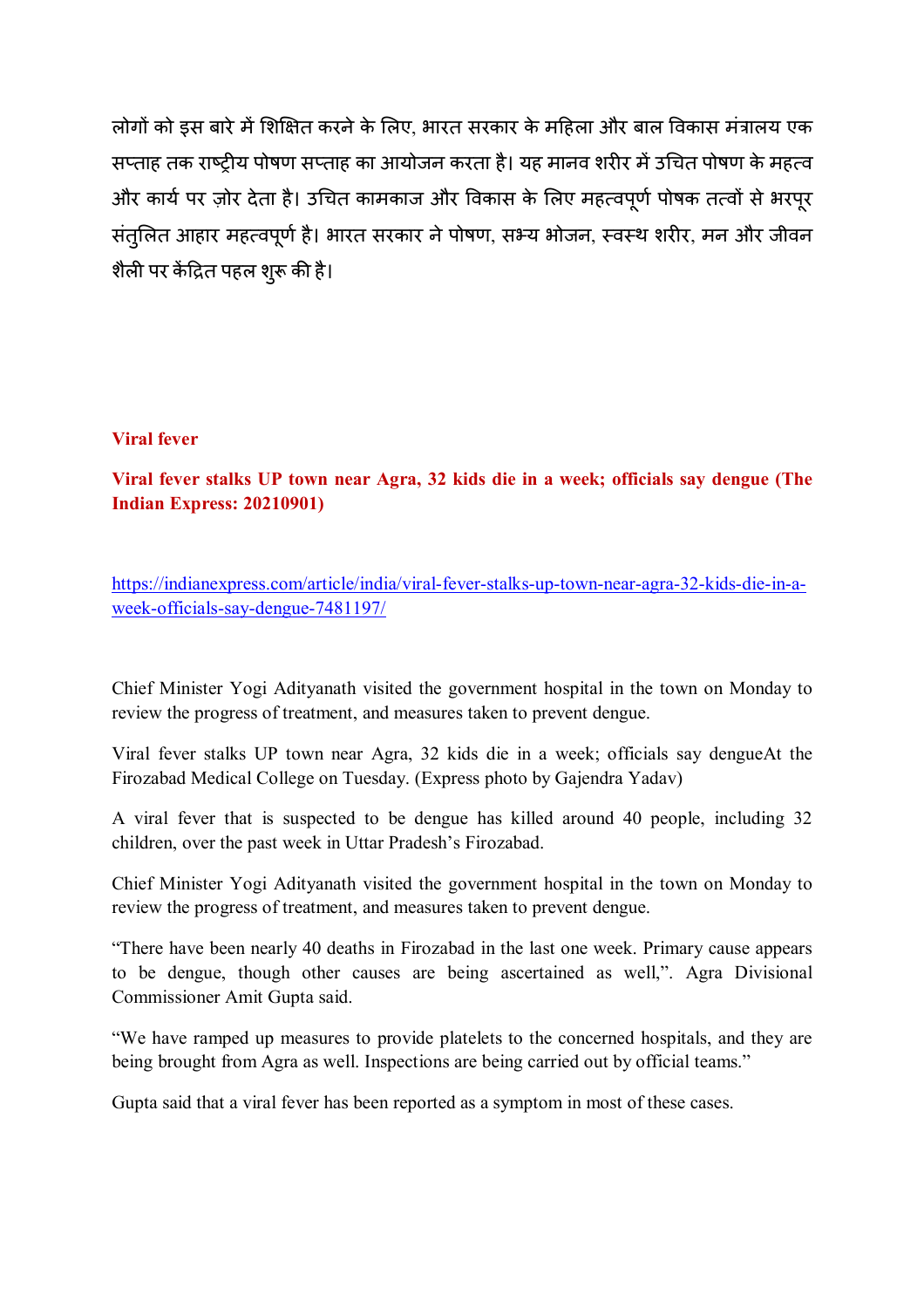The commissioner said that some deaths had been reported from Mathura — which is part of Agra division — as well. These deaths were, however, attributed to scrub typhus, which, like dengue, is a vector borne disease, but which is caused by bacteria, not virus.

Officials said there weren't many cases yet of viral illness in Agra itself or in Mainpuri, but the medical department had been asked to remain vigilant.

Both government officials and local people in Firozabad — a town located about 35 km from Agra, and which is known for its glassmaking industry — said the first cases of fever were seen after Rakhi last week.

"Suspected dengue cases have been reported in about eight or nine colonies [in the town]," Adityanath said. "When the medical department came to know [of the outbreak], they informed higher authorities. A separate ward was set up at the medical college."

The Chief Minister said he had reviewed the situation personally, and had asked for a report on the causes of the outbreak. "If any negligence is found, responsibility will be fixed," he said.

Adityanath told reporters that 32 children and seven adults had died during treatment, both at homes and in hospitals. Two of the children had been brought dead to the government hospital, he said.

The Chief Minister has directed authorities to thoroughly examine all cases of viral fever, and to send the patients' blood samples to the Post-Graduate Institute of Medical Sciences in Lucknow for examination.

At the paediatrics section of Firozabad Medical College on Tuesday evening, the rush of patients was more than normal. Several parents huddling in covered spaces waiting for the rain to stop were clutching medical reports wrapped in polythene packets, besides water bottles and tiffin boxes.

As of Tuesday evening, 210 children were admitted to the 300-bed facility. Residents and doctors from Kannauj, Etawah, and Agra have been assigned duties at the medical college, which was set up only two years ago.

"In children, the symptoms begin with fever, diarrhoea, and vomiting, Dr Sangeeta Aneja, Dean, Autonomous State Medical College, Firozabad, said.

"On Tuesday, we had 23 positive cases of dengue in the hospital. We are monitoring the children round the clock, and setting up blood banks to ensure optimal distribution of blood platelets. There is also a high discharge rate. The next few days will be closely observed," she said.

According to Dr Aneja, one of the minors who died at the hospital had asthma; the platelet count of another had fallen dangerously; and a third child had died of aspiration following vomiting.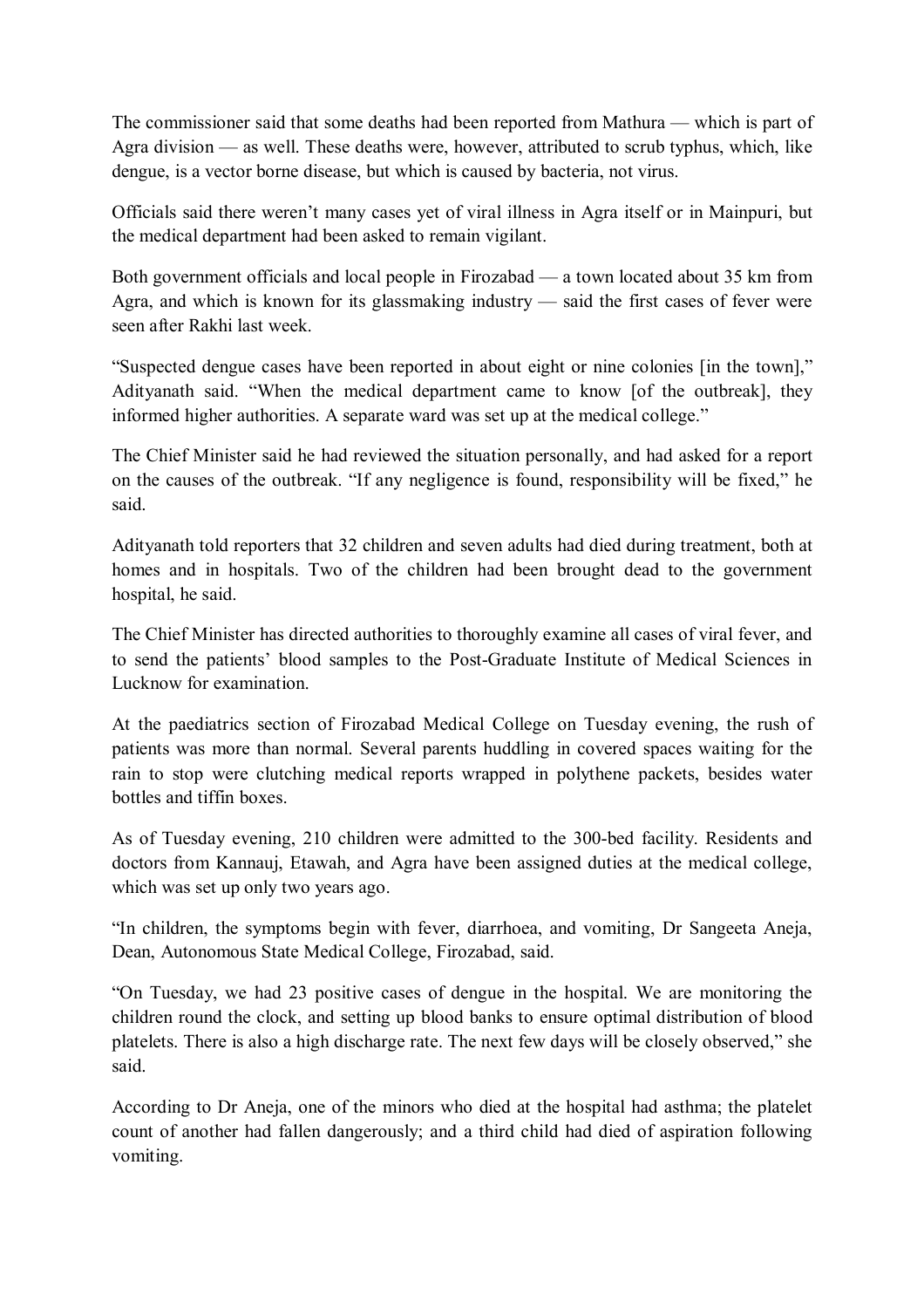The children were being tested for Covid too, and so far no patient had been found positive, officials said.

Local people said they had not seen such a severe outbreak of dengue ever in this region.

"For the last two-three days, my son had a fever, and it was not coming down. He was admitted [to hospital] on Tuesday. His platelet count has gone down and we are looking for the matching donation." Jayanti Prasad, father of the four-and-a-half-year-old patient said.

 "There is a huge rush… Many children in our village have fallen ill; we have never seen this before. It is a very scary time," he said.

#### **Alzheimer's disease**

## **Exercise may stave off Alzheimer's by regulating iron levels in the brain (Medical News Today: 20210901)**

https://www.medicalnewstoday.com/articles/exercise-may-stave-off-alzheimers-byregulating-iron-levels-in-the-brain

New research in mice suggests that exercise may keep the brain healthy by improving iron metabolism.

Lack of physical activity is known to increase a person's risk of Alzheimer's disease.

A new study in mice suggests that exercise may protect against Alzheimer's by improving the regulation of iron metabolism in the brain.

Regular exercise reduces circulating levels of a protein called interleukin-6 that promotes inflammation.

The protein may also change the way in which the brain stores iron.

Regular physical activity has a wide range of health benefits. These include a reduced risk of cardiovascular disease, type 2 diabetes, various mental health conditions, and dementia.

Keeping physically active helps maintain the brain's flexibility and improve memory. It also minimizes the decline that can occur in nerve cell growth and connectivity as people age.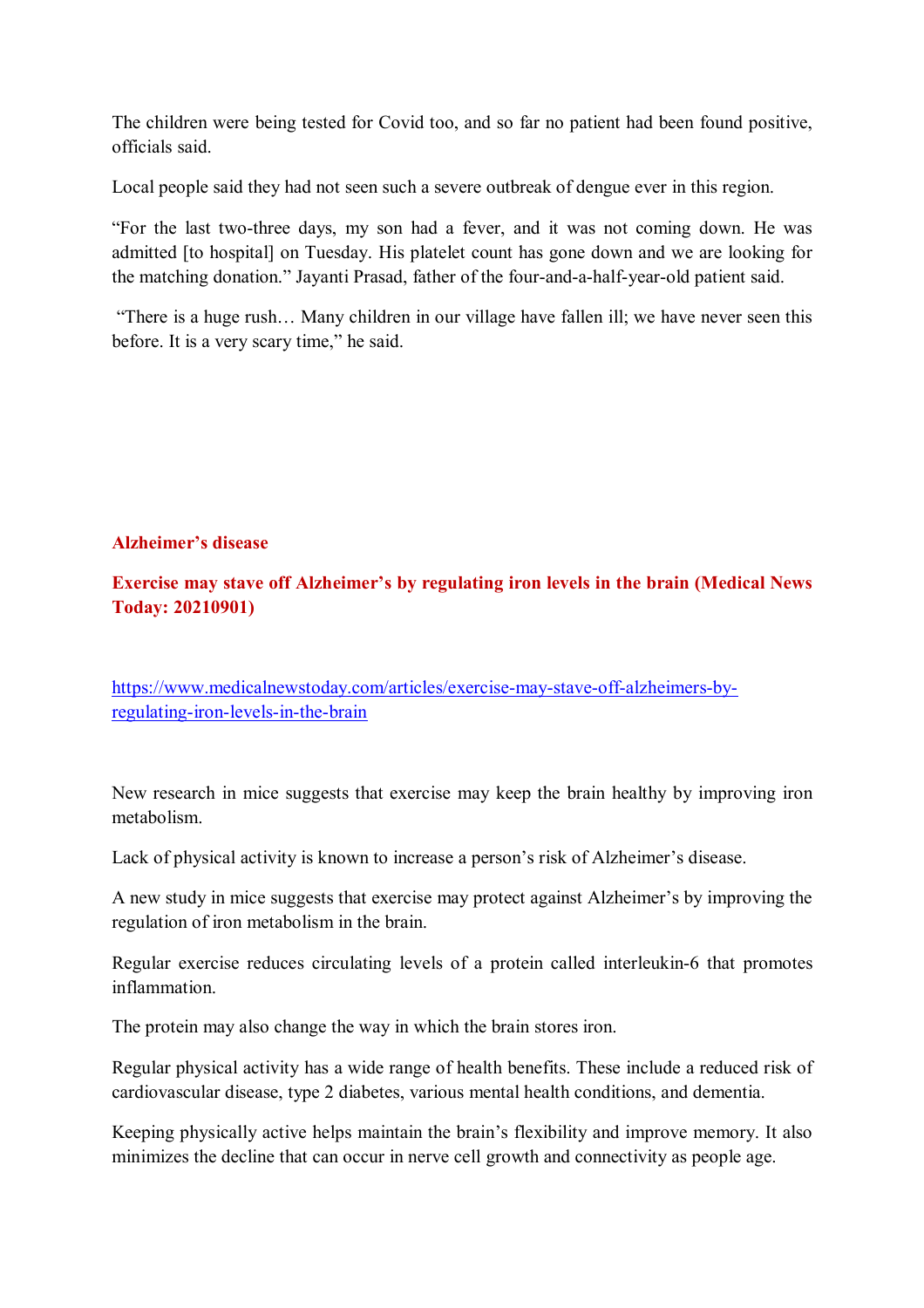Previous research in a mouse model of Alzheimer's disease showed that exercise might even reverse some of the cognitive impairments that characterize this form of dementia.

The same scientists have now discovered that exercise may delay the progress of Alzheimer's by changing the way the brain stores iron.

The study, which researchers at the University of Eastern Finland in Kuopio led, appears in the International Journal of Molecular Sciences.

Lifestyle risk factors

Alzheimer's disease, the most common form of dementia, causes the degeneration of parts of the brain that play a role in thinking, memory, and language.

In 2020, up to 5.8 million peopleTrusted Source in the United States were living with Alzheimer's.

Most cases are associated with age-related disease and genetic risk factors, but lifestyle factors — such as physical inactivity and a nonnutritious diet — play important roles.

Exactly how physical activity protects the brain against the effects of Alzheimer's has been unclear, however.

One clue is that both the normal aging process and Alzheimer's are associated with changes in the way the brain handles iron.

ResearchTrusted Source has linked the accumulation of iron in the brain and changes in iron metabolism to the formation of plaques of a toxic protein called beta-amyloid that characterize the disease.

Regular exercise can improve iron metabolism and prevent the buildup of this mineral in the brain, but the mechanisms behind this effect are uncertain.

The new study helps resolve the mystery.

Exercise wheels

In the new study, the scientists compared mice genetically predisposed to develop Alzheimer's with ordinary, or "wild-type," mice.

Half of the mice had free access to an exercise wheel in their cages, whereas the other animals led a more sedentary life.

After 6 months, the scientists measured the levels of iron and the proteins essential for regulating it in the brains and muscles of the mice.

They discovered that running altered iron metabolism and transport in the brain and increased the iron content of muscle.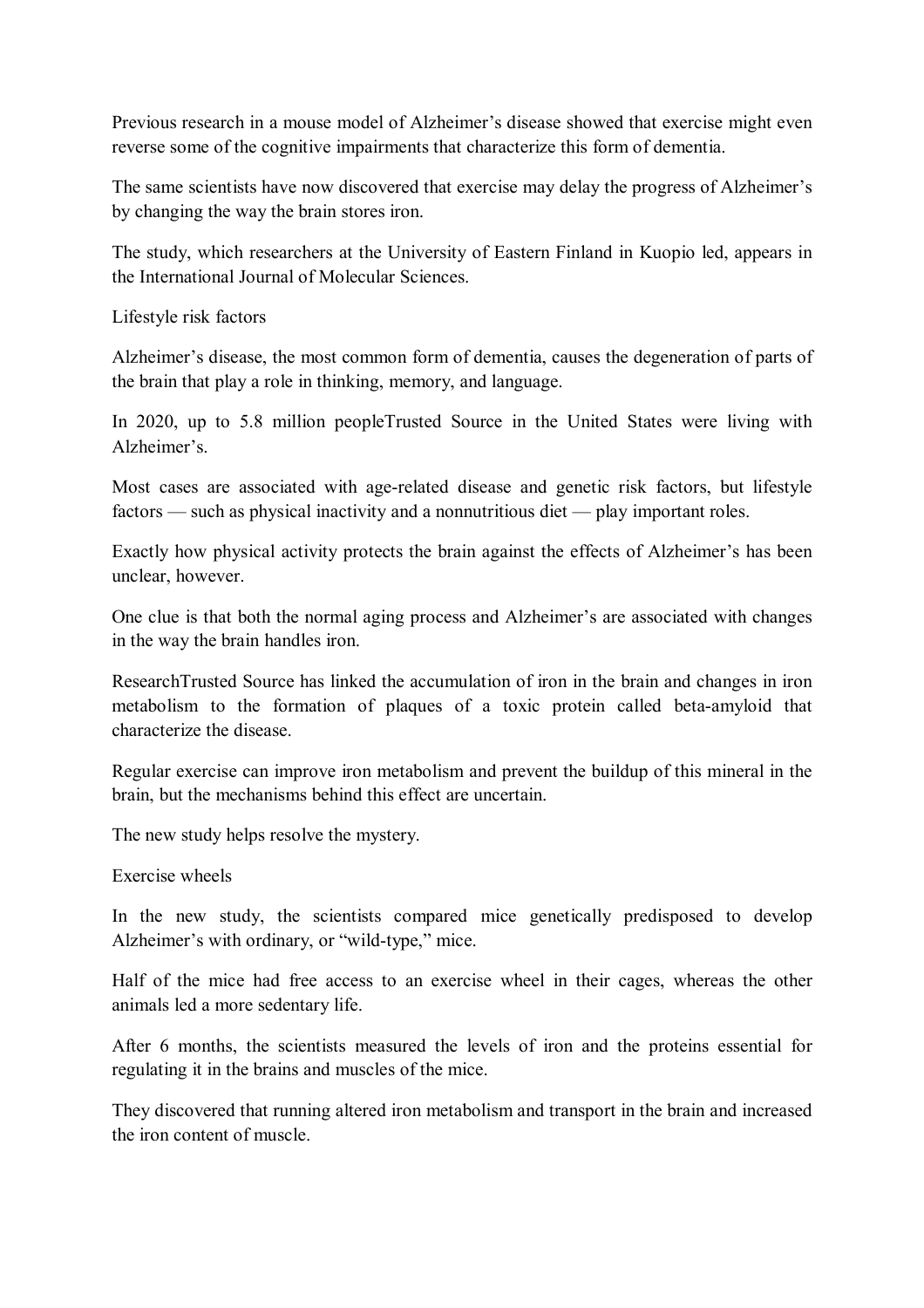Exercise reduced the levels of the proteins ferritin and hepcidin, which promote iron storage in the cortex of the brain.

It also decreased the amount of beta-amyloid in the brains of the mice that were predisposed to develop Alzheimer's.

At the same time, concentrations of the signaling molecule interleukin-6 (IL-6), which promotes inflammation, were lower in the cortex and blood plasma of the animals that exercised.

In humans, regular exercise is known to suppress the amount of IL-6 circulating in the blood, whereas inactivity increases these levels.

IL-6, which can cross the blood-brain barrier, promotes iron storage through its effects on hepcidin during inflammation.

Tentative conclusions

The researchers, therefore, speculate that by suppressing IL-6, regular exercise helps shield the brain from the disruption of iron homeostasis, which is a feature of both aging and Alzheimer's.

They conclude:

"This study highlights the importance of iron dysregulation in [Alzheimer's] and demonstrates that long-term voluntary running exercise modulates iron homeostasis in the brain and skeletal muscles of both [wild type mice and mice with Alzheimer's]. Our study is the first to link brain alterations of iron homeostasis with decreases in hepcidin and IL-6 in response to regular physical exercise."

The main limitation of the study was that it involved an animal model of the disease, which may differ in important ways from the presentation of the disease in humans.

In addition, exercise may have different effects on the metabolism of iron in mice and people.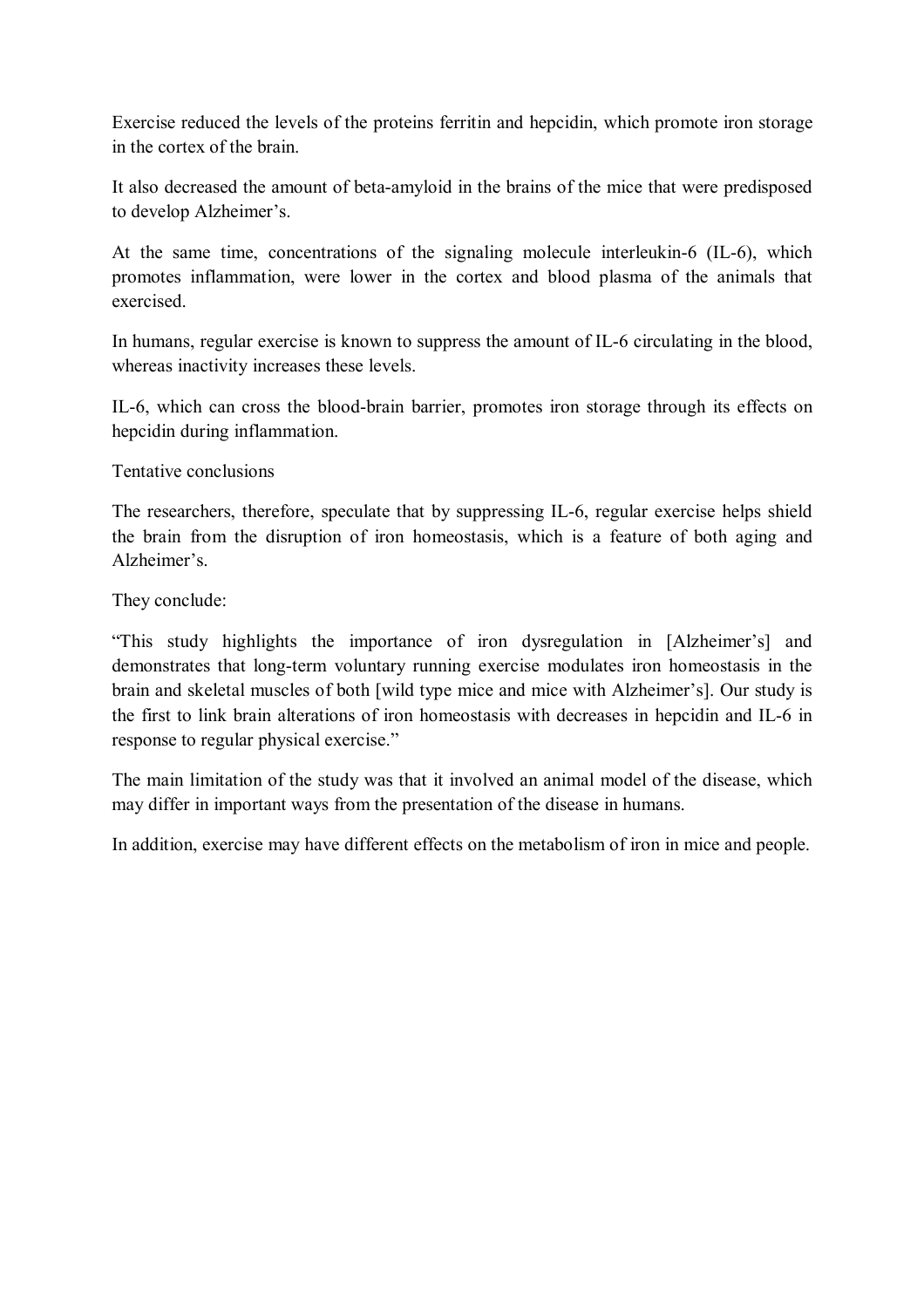#### **Hypertension**

## **Twice as many people live with hypertension as 30 years ago (Medical News Today: 20210901)**

https://www.medicalnewstoday.com/articles/twice-as-many-people-live-with-hypertensionas-30-years-ago#Biggest-culprits:-smoking-and-poor-diet

The number of adults living with hypertension has doubled since the 90s. Eddie Pearson/Stocksy

An international study investigated changes in the prevalence and treatment of hypertension (high blood pressure) between the years 1990 and 2019 in 184 countries.

Worldwide, the number of people living with the condition more than doubled over this period to almost 1.3 billion.

The researchers say that smoking and poor diets, which lead to obesity, are partly responsible for the increase.

More than half of all people with hypertension in 2019, or 720 million individuals, were receiving no treatment for the condition because many of them were unaware that they had it.

In 2015, hypertension was responsible for about 8.5 million deathsTrusted Source worldwide. It is a risk factor for a range of health conditions, including kidney disease and cardiovascular conditions such as stroke and heart disease.

Despite being relatively easy to diagnose and treat with inexpensive drugs, the medical community refers to high blood pressure as a "silent killer" because most people with it show no symptoms.

New research by an international team of scientists has discovered that in 2019, close to 41% of women and 51% of men with high blood pressure were unaware that they had the condition.

The same study found that, in total, about 53% of women and 62% of men with hypertension were not receiving appropriate treatment, as most of them were not aware that they had the condition.

"Nearly half a century after we started treating hypertension, which is easy to diagnose and treat with low cost medicines, it is a public health failure that so many of the people with high blood pressure in the world are still not getting the treatment they need," says Prof. Majid Ezzati, Ph.D., senior author of the study and professor of global environmental health at Imperial College London in the United Kingdom.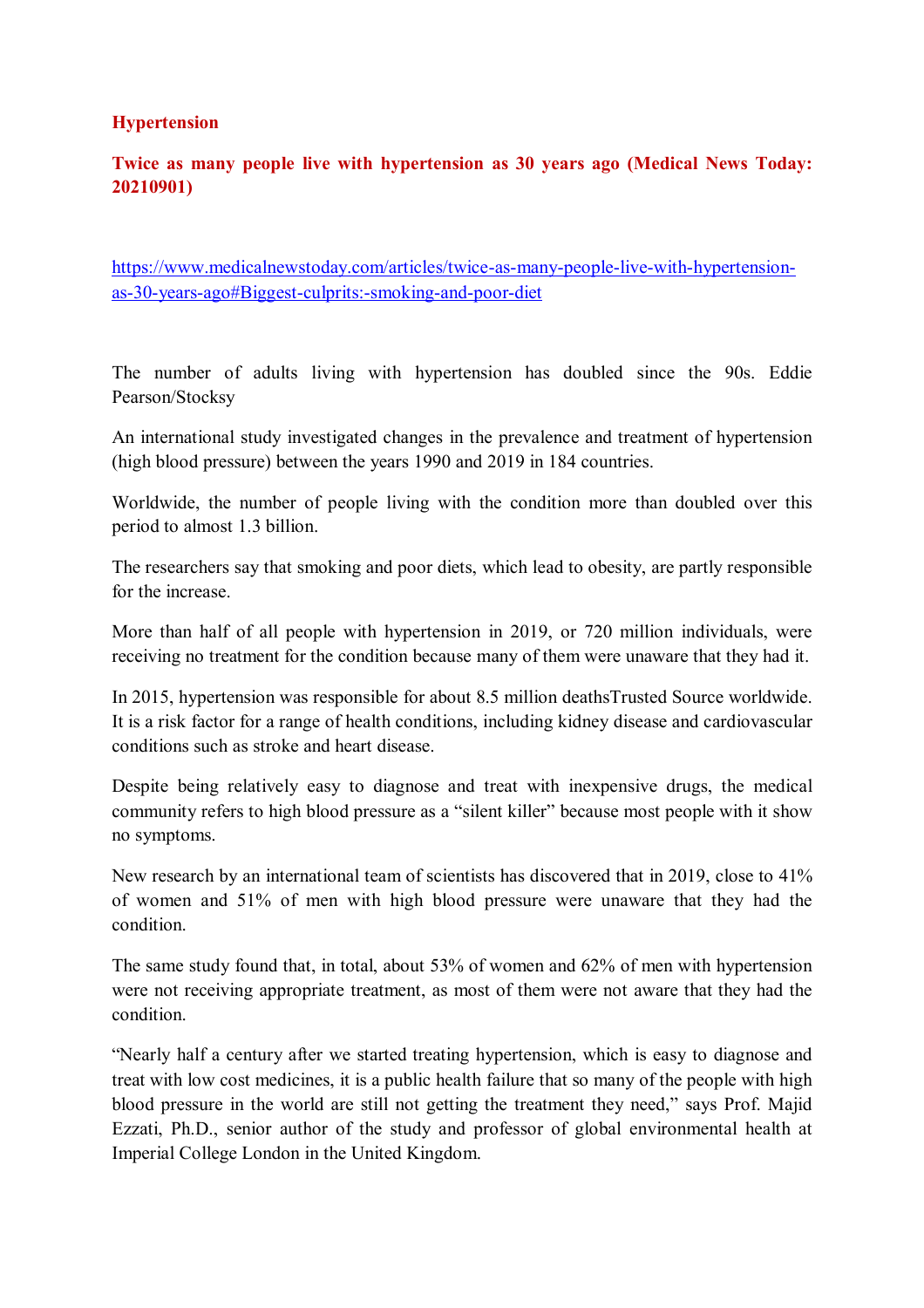The new analysis appears in The LancetTrusted Source.

Mixed picture on treatment and control

The Non-Communicable Disease Risk Factor Collaboration (NCD-RisC) analyzed data from 1,201 studies that were representative of the populations of 184 countries.

The studies used blood pressure measurements and information about treatment for a total of 104 million people.

Modeling by the researchers suggested that the number of people aged 30–79 years with hypertension increased globally from about 650 million in 1990 to almost 1.3 billion in 2019.

Most of the increase occurred in low and middle income countries.

There were improvements in treatment and control in high income countries such as Germany, the United States, and Portugal.

The improvements were particularly impressive in Canada, Iceland, and South Korea.

However, there was also major progress in the treatment and control of hypertension in some middle income countries, including Costa Rica, Kazakhstan, South Africa, Brazil, Turkey, and Iran.

The researchers attribute this progress to the expansion of universal health coverage and the strengthening of primary care in these countries.

"Our analysis has revealed good practice in diagnosing and treating hypertension not just in high income countries but also in middle-income countries," says Prof. Ezzati.

"These successes show that preventing high blood pressure and improving its detection, treatment, and control are feasible across low and middle income settings if international donors and national governments commit to addressing this major cause of disease and death," he adds.

However, the study found little improvement in the treatment and control of hypertension in Nepal, Indonesia, and most countries in sub-Saharan Africa and Oceania.

In these countries, less than a quarter of women and a fifth of men with hypertension received treatment for the condition in 2019. Overall, fewer than 10% had well-controlled blood pressure.

"Low detection and treatment rates that persist in the world's poorest nations, coupled with the rising number of people who have hypertension, will shift an increasing share of the burden of vascular and kidney diseases to sub-Saharan Africa, Oceania, and South Asia," warns co-author Leanne Riley, M.Sc., from the World Health Organization (WHO) in Switzerland.